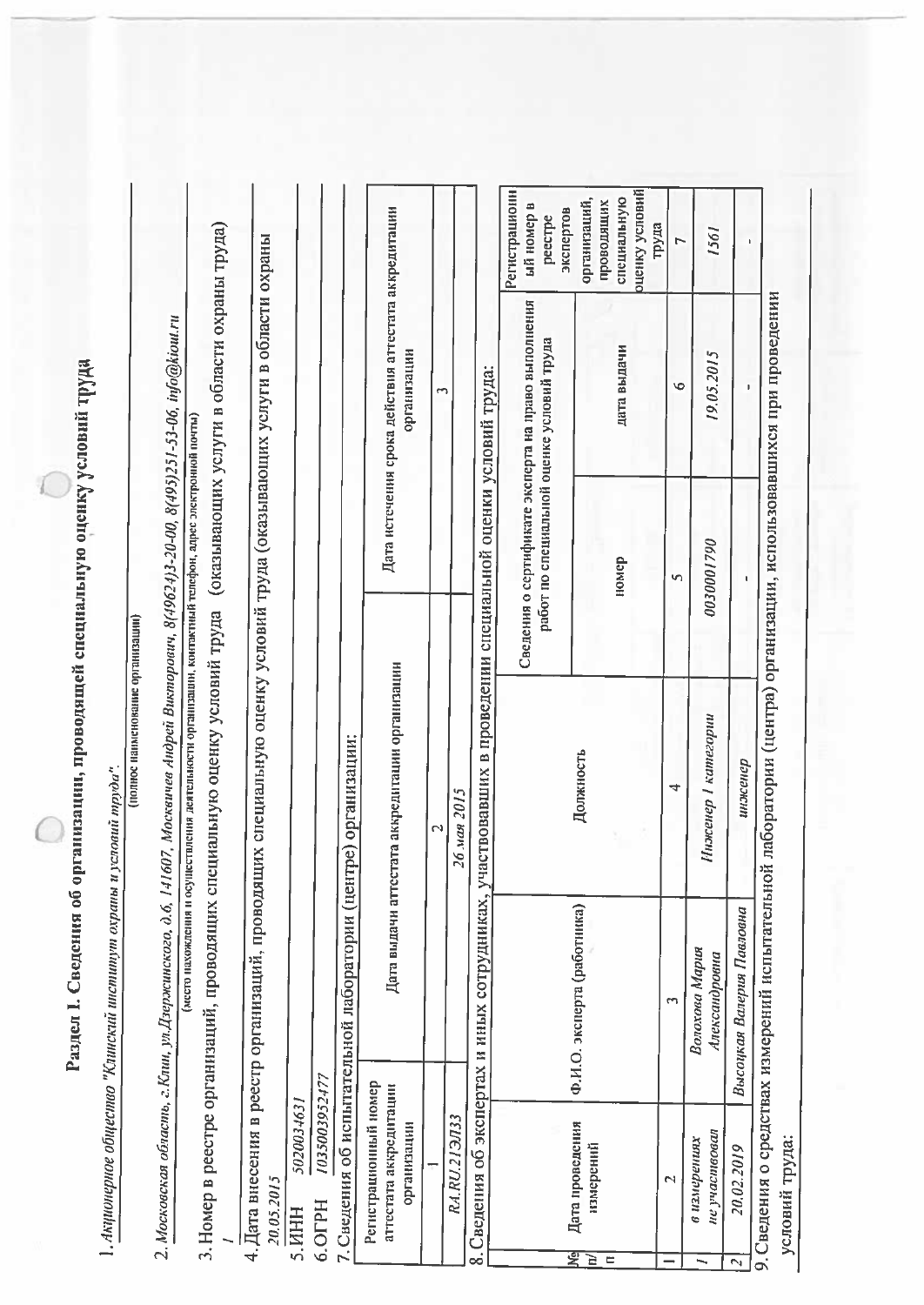| Дата окончания срока<br>поверки средства<br>-<br>-<br>- H3MEDCHHA                                   | $\overline{ }$ | 24.12.2019                                                 | 03.10.2019                                         | 04.10.2019                 | $\boldsymbol{\mathcal{C}}$<br>(n <sub>tr</sub> )<br>23                                                                                                                                                       |  |
|-----------------------------------------------------------------------------------------------------|----------------|------------------------------------------------------------|----------------------------------------------------|----------------------------|--------------------------------------------------------------------------------------------------------------------------------------------------------------------------------------------------------------|--|
| средства измерений<br>Заводской номер                                                               | $\ddot{\circ}$ | 026511                                                     | 16547                                              | 0620132257                 |                                                                                                                                                                                                              |  |
| Регистрационный<br>Государственном<br>реестре средств<br>нзмерений<br>номер в                       | $\sqrt{2}$     | 24248-09                                                   | 39165-08                                           | 38321-08                   | Меняйлов Андрей Иванович<br>(0 10)                                                                                                                                                                           |  |
| Наименование средства<br>измерений                                                                  | ₹              | + яркомер ТКА ПКМ 02<br>Прибор комбинированный<br>поксметр | Шумомер, анализатор спектра,<br>enoponemp SVAN 959 |                            |                                                                                                                                                                                                              |  |
| Наименование вредного и (или)<br>производственной среды и<br>трудового процесса<br>опасного фактора | $\mathfrak{m}$ | Световая среда                                             | Шум                                                | Световая среда             | <b>CHITION</b>                                                                                                                                                                                               |  |
| Дата проведения<br>нзмерений<br>ৰ্ছ<br>$\geq$<br>$\equiv$                                           | $\sim$         | 20.02.2019<br>-                                            | 20.02.2019<br>$\mathcal{L}$                        | 20.02.2019<br>$\mathbf{r}$ | Руководитель организации,<br><b>ANTIQUARISM YONOGRAPS</b><br><b>CONSTRUCTION SECTION</b><br><b>Elistation Control City</b><br>• оценки условий<br><b>CONSIGUIDAD</b><br><b>ESCRIPTION AND READ PROPERTY.</b> |  |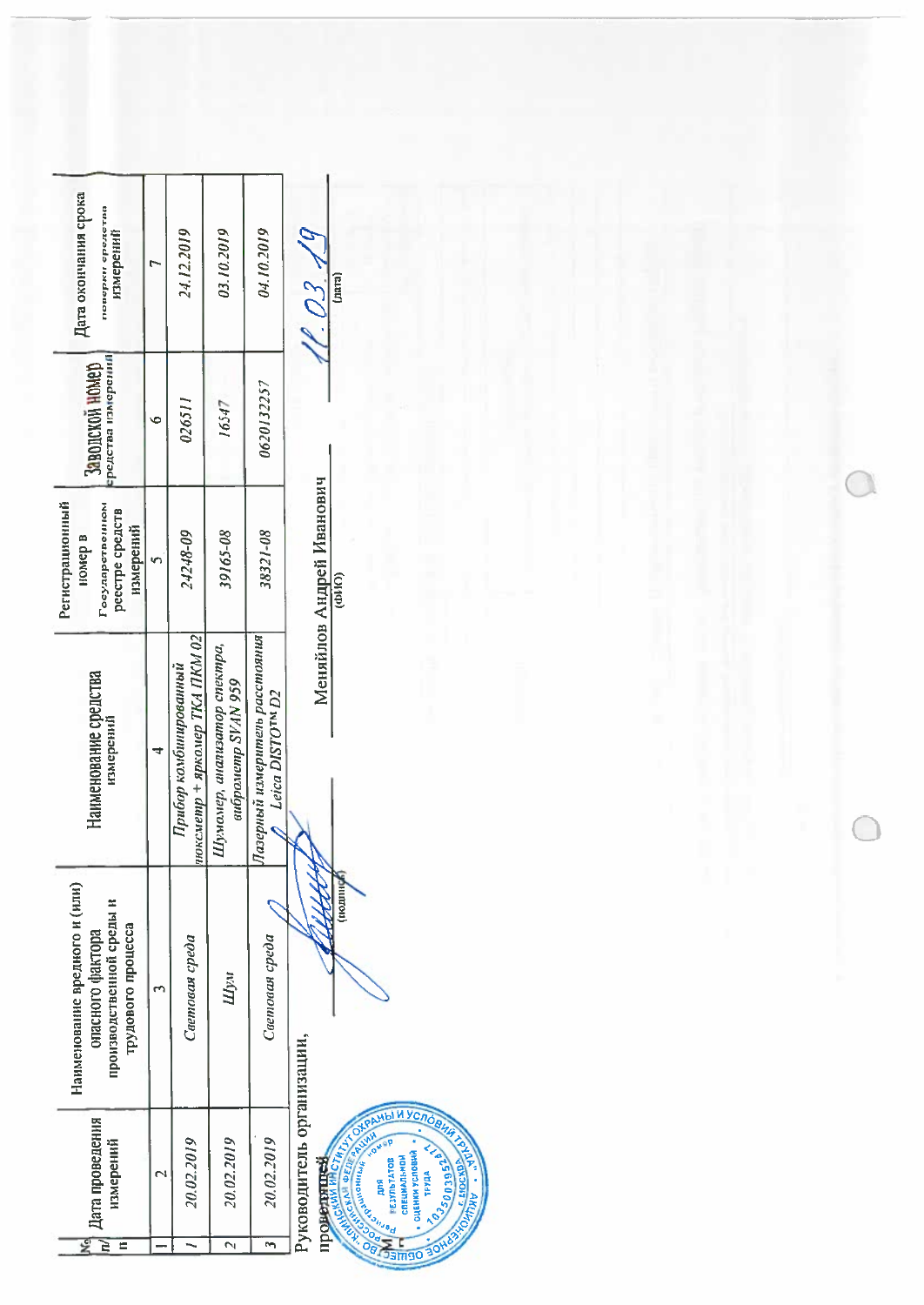Раздел V. Сводная всдомость результатов проведения специальной оценки условий труда

 $(L2H/H)$ Колнчество рабочих мест и численность занятых на них работников по классам (подклассам) условий труда из числа рабочих мест, Габлица 1 Таблица 2 Knacc 4  $\subseteq$  $\bullet$  $\Rightarrow$  $\circ$  $\bullet$  $\ddot{\phantom{a}}$  $(Lan/nu)$  $3.4$  $\bullet$  $\circ$  $\ddot{\phantom{a}}$  $\ddot{\phantom{a}}$  $\sim$  $\sim$  $(L<sub>2H/ET</sub>)$  $\frac{3}{2}$  $\Rightarrow$  $\infty$  $\rightarrow$  $\bullet$  $\Rightarrow$  $\ddot{\phantom{1}}$ указанных в графе 3 (единиц) Knacc<sub>3</sub>  $3.2$  $\bullet$  $\Rightarrow$  $\triangleright$  $\Rightarrow$  $\bullet$  $\bullet$ un Adı. mponecca  $\overline{5}$  $\ddot{\circ}$  $\Rightarrow$  $\Rightarrow$  $\Rightarrow$  $\bullet$  $\bullet$ **Suacc 2** Классы (подклассы) условий труда  $26$ 29 **in**  $\tilde{c}$  $\bullet$  $\ddot{\phantom{1}}$ Knacc 1  $\bullet$  $\overline{a}$  $\blacksquare$  $\bullet$  $\bullet$  $\bullet$ млясеффин аботников, занятых на этих рабочих местах в том числе на которых Количество рабочих мест и численность специальная оценка<br>условий труда **WÁIT** проведена 26  $\mathbf{r}$ 29  $\overline{C}$  $\ddot{\phantom{a}}$  $\circ$ **UHNOOHHIVHX** BCCITO  $26$  $\mathbf{\hat{z}}$  $29$  $\mathbf{r}$  $\bullet$  $\ddot{\phantom{a}}$ Профессия / должность / специальность работника аботники, заиятые на рабочих з них лиц в возрасте до 18 лет Нанменование абочне места (сд.) га них инвалидов з них женщин (чел.) места

HCT HICT  $24$ Льготное пенсионное обеспечение Het HUT  $\overline{23}$ Лечебно-профилактнческое питание пиппевте протекти (таднет) E HЕТ  $\overline{2}$ Молоко или другие равноценные (дан/ви) инакада одањода E Heff Сокращениям продолжительность  $\overline{z}$ оцияанваеити однок (тамист)  $\overline{a}$ Her LET Вжегодный дополнительный  $\tilde{=}$ E Her Повышенный размер оплаты труда пригленения СИЗ труда с учетом эффективного  $\stackrel{\text{oo}}{=}$ j. Ŷ. Итоговый класс (подкласс) условий  $\Box$  $\mathbf{\tilde{c}}$  $\overline{\mathbf{N}}$ Итоговый класс (подкласс) условий оловой установления  $\leq$ à. тяжесть трудового процесса h i, HapaMetpu caeroaofi cpeau.  $\overline{\mathbf{z}}$  $\sim$  $\mathbf{r}$ параметры мнирокината ë винаь Ален энток Афисипон  $\overline{2}$ k, Ŷ. випонации энциклапедионон  $\equiv$  $\mathbf{r}$  $\bar{1}$ випитаноп кишефин  $\subseteq$  $\hat{\mathbf{r}}$ k. **RBILOO RHILOQUIE**  $\circ$ ï ٠ Ультравук воздушный 59  $\overline{\phantom{a}}$  $\mathbf{r}$ ï G  $\sim$  $\mathbb{R}^2$ проротенного действия maloamant ubturnaturous ŝ, Î,  $\ddot{\phantom{a}}$ рнологический 4 ï  $\mathbf{r}$  $\overline{\phantom{a}}$  $\ddot{\phantom{a}}$ оммерческих предложений Специалист по подготовке Менеджер по кредитному<br>контролю рушна дебиторской задолженности  $\overline{N}$ дминистративный отдел Нидивидуальный<br>номер рабочего  $\overline{3}$  $58$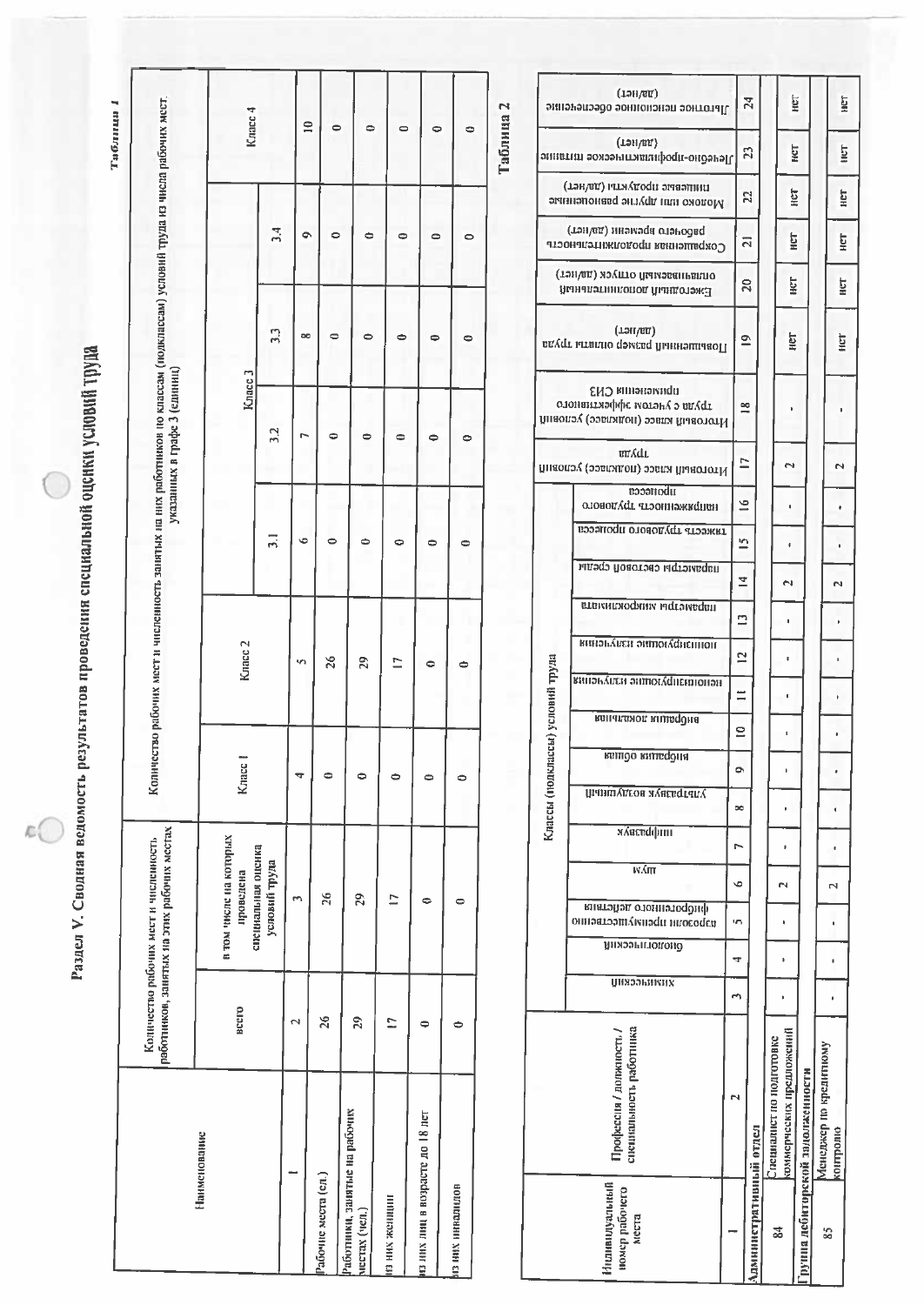|                            | Департамент потребительского освещения                                                                                                                                  |                      |                      |                |                          |                         |                |                                      |                                   |                |                |                         |                |                |                         |                      |            |             |      |             |             |             |  |
|----------------------------|-------------------------------------------------------------------------------------------------------------------------------------------------------------------------|----------------------|----------------------|----------------|--------------------------|-------------------------|----------------|--------------------------------------|-----------------------------------|----------------|----------------|-------------------------|----------------|----------------|-------------------------|----------------------|------------|-------------|------|-------------|-------------|-------------|--|
| 96                         | Стажер                                                                                                                                                                  | ٠                    | $\mathbf{r}$         | $\mathbf{I}$   | N                        | $\blacksquare$          | ٠              | $\blacksquare$<br>J,                 |                                   |                | <b>t</b>       | $\sim$                  | $\blacksquare$ | $\blacksquare$ | $\sim$                  | ۰                    | Ĕ          | E           | нет  | <b>HELL</b> | E           | Ë           |  |
|                            | Департамент продаж профессионального освещения                                                                                                                          |                      |                      |                |                          |                         |                |                                      |                                   |                |                |                         |                |                |                         |                      |            |             |      |             |             |             |  |
| 57                         | спочевыми клиентами<br>Менеджер по работе с                                                                                                                             | ٠                    | ٠                    |                | $\mathbf{r}$             | ٠                       | ٠              | ٠<br>٠                               | $\blacksquare$                    | $\mathbf{I}$   | $\mathbf{r}$   | $\sim$                  | ٠              | $\bullet$      | $\sim$                  | $\mathbf{I}$         | E          | HСТ         | E    | ilici       | ĔΕ          | HCT         |  |
|                            | Денартамент управления поставками и логистики                                                                                                                           |                      |                      |                |                          |                         |                |                                      |                                   |                |                |                         |                |                |                         |                      |            |             |      |             |             |             |  |
| 88                         | Стажер                                                                                                                                                                  |                      |                      | ٠              | $\sim$                   | ٠                       | $\blacksquare$ | $\mathbf{F}$<br>$\pmb{\mathfrak{g}}$ | $\mathbf{r}$                      | $\mathbf{I}$   | $\bullet$      | $\sim$                  | $\mathbb{I}$   | $\bullet$      | $\overline{\mathbf{c}}$ | ٠                    | Het        | HET         | Het  | HET         | hcl         | HET         |  |
| $\frac{6}{20}$             | Менеджер по управлению<br>просктами                                                                                                                                     | $\blacksquare$       | $\blacksquare$       | ٠              | $\sim$                   | ×                       | $\pmb{\theta}$ | $\mathbf{L}$<br>$\blacksquare$       | ٠                                 | $\mathbf{r}$   | $\blacksquare$ | $\overline{\mathbf{r}}$ | $\mathbf{1}$   | $\blacksquare$ | $\overline{\mathbf{r}}$ | $\mathbf{I}$         | HΕT        | Het         | IRT  | HET         | <b>Fig1</b> | HCT         |  |
| $\pmb{\mathcal{S}}$        | Менеджер по планированию<br>продукции                                                                                                                                   | $\blacksquare$       | f.                   | J.             | $\sim$                   | $\mathbf{f}_\mathrm{c}$ | $\mathbf{F}$   | $\mathbf{C}$<br>$\mathbf{t}$         | $\Phi$                            | $\mathbf{E}$   | $\mathbf{C}$   | $\mathbf{r}$            | $\mathbf{E}$   | $\mathbf{u}$   | $\sim$                  | ٠                    | HCT        | Hет         | ΗÈΤ  | Ë           | Hет         | HCT         |  |
| ă                          | Менеджер по складским<br>энерациям                                                                                                                                      | $\blacksquare$       | $\mathbf{r}$         | $\bullet$      | $\overline{\phantom{0}}$ | $\mathbf{R}$            | $\blacksquare$ | $\mathbf{I}$<br>٠                    | $\blacksquare$                    | $\mathbf{I}$   | $\mathbf{F}$   | $\mathbb{R}^2$          | $\mathbf{f}$ . | $\mathbf{F}$   | $\mathbb{R}^2$          | ٠                    | ÌБ         | Hет         | incl | ¥           | ĒΕ          | <b>Fall</b> |  |
|                            | Отдел маркстинга для профессионального сегмента рынка                                                                                                                   |                      |                      |                |                          |                         |                |                                      |                                   |                |                |                         |                |                |                         |                      |            |             |      |             |             |             |  |
| 50                         | Испеджер по сегментному<br>маркетнигу                                                                                                                                   | ٠                    | ٠                    | $\blacksquare$ | $\sim$                   | ٠                       | $\blacksquare$ | t.<br>٠                              | $\blacksquare$                    | $\blacksquare$ | $\,$           | $\overline{\mathbf{r}}$ | $\mathbf{L}$   | $\blacksquare$ | $\sim$                  | ٠                    | HСТ        | Hет         | IΕT  | Her         | ĮН          | E           |  |
| $\mathfrak{D}$             | Иладный специалист                                                                                                                                                      |                      | ٠                    |                | $\mathbf{r}$             |                         | ٠              | ٠<br>٠                               | ٠                                 | $\mathbf{F}$   | $\blacksquare$ | $\overline{2}$          | $\mathbf{F}$   | ٠              | $\mathbf{r}$            |                      | HЩ         | HET         | ĮΠ   | HCT         | ĮЭH         | HCT         |  |
|                            | Отдел маркетинга по поддержке торговых нартнеров                                                                                                                        |                      |                      |                |                          |                         |                |                                      |                                   |                |                |                         |                |                |                         |                      |            |             |      |             |             |             |  |
| Z                          | Стажер                                                                                                                                                                  |                      |                      | ٠              | $\mathbf{\tilde{c}}$     | ٠                       | $\blacksquare$ | $\mathbf{I}$                         | $\blacksquare$                    | $\,$           | $\bullet$      | $\overline{\mathbf{c}}$ | $\mathbf{t}$   | $\epsilon$     | $\sim$                  | $\mathbf{r}$         | Ë          | <b>FILL</b> | HET  | HЕТ         | liετ        | HCT         |  |
| 50                         | уководитель направления<br>маркетнига по поддержке<br>горговых нартнеров                                                                                                | $\mathbf{t}$         | $\mathbf{I}$         | $\blacksquare$ | $\overline{\mathbf{r}}$  | $\pmb{\mathfrak{g}}$    | ٠              | $\mathbf{I}$<br>$\pmb{\mathfrak{g}}$ | $\blacksquare$                    | ٠,             | ٠              | $\overline{\mathbf{r}}$ | $\mathbf{f}$   | ٠              | $\mathbf{z}$            | ٠                    | Ë          | <b>ERE</b>  | ĬΩ   | HET         | HET         | E           |  |
| Отдел по работе с заказами |                                                                                                                                                                         |                      |                      |                |                          |                         |                |                                      |                                   |                |                |                         |                |                |                         |                      |            |             |      |             |             |             |  |
| 96                         | Руководитель отдела по<br>работе с заказами                                                                                                                             | $\pmb{\ast}$         | $\blacksquare$       | $\Phi$         | $\mathbf{r}$             | ٠                       | ٠              | $\blacksquare$                       | $\bullet$<br>$\ddot{\phantom{a}}$ | $\blacksquare$ | $\mathbf{f}$   | $\overline{\mathbf{r}}$ | ٠              | $\mathbf{I}$   | $\sim$                  | $\blacksquare$       | Ĕ          | ilici       | ĒΕ   | iπ          | list        | Iali        |  |
|                            | Отдел по развитию индустриального освещения                                                                                                                             |                      |                      |                |                          |                         |                |                                      |                                   |                |                |                         |                |                |                         |                      |            |             |      |             |             |             |  |
| 5                          | ключевыми клиентами<br>Менеджер но работе с                                                                                                                             | $\mathsf I$          | $\pmb{\mathfrak{g}}$ | $\blacksquare$ | $\sim$                   | ٠                       | $\mathfrak{g}$ | $\pmb{\mathfrak{t}}$                 | $\blacksquare$<br>$\mathbf{t}$    | $\mathbf{r}$   | $\mathbf{I}$   | $\mathbf{r}$            | ٠              | $\mathbf{r}$   | $\sim$                  | $\ddot{\phantom{1}}$ | <b>FET</b> | Ìй          | нq   | ĪΔ          | Hет         | HeT         |  |
|                            | Отдел по развитию направления розницы и гостепринмства                                                                                                                  |                      |                      |                |                          |                         |                |                                      |                                   |                |                |                         |                |                |                         |                      |            |             |      |             |             |             |  |
| 98                         | Младший специалист                                                                                                                                                      | $\,$                 | $\blacksquare$       | $\blacksquare$ | $\sim$                   |                         | J.             | ٠                                    | $\mathbf{I}$<br>$\mathbf{I}$      | $\bullet$      | ٠              | $\sim$                  | $\blacksquare$ | $\bullet$      | $\sim$                  | $\epsilon$           | Hет        | HET         | HET  | нqг         | нeт         | HET         |  |
|                            | Отдел по развитию освещения агрокомплексов                                                                                                                              |                      |                      |                |                          |                         |                |                                      |                                   |                |                |                         |                |                |                         |                      |            |             |      |             |             |             |  |
| ଛ                          | Менеджер по развитию<br>бизнеса освещения<br>агрокомплексов                                                                                                             | $\mathbf{I}$         | ٠                    | ٠              | $\overline{\phantom{0}}$ | $\mathbf{r}$            | $\mathbf{R}$   | $\blacksquare$                       | $\mathbf{E}$<br>$\mathbf{I}$      | $\mathbf{b}$   | $\mathbf{1}$   | $\mathfrak{a}$          | $\mathbf{I}$   | $\mathbf{u}$   | $\mathbf{r}$            | $\blacksquare$       | Ìй         | Hет         | ist  | lict        | Ē           | HET         |  |
| 100                        | соммерческую деятельность)<br>здавитию бизнеса освещения<br>Руководитель отдела по<br>- ачальник отдела (на<br><b>жуществляющих</b><br>прокомилексов)<br>предпринятиях, | $\,$                 | ٠                    | ×              | $\sim$                   | $\mathbf{I}$            | $\bullet$      | $\mathbf{r}$                         | $\bullet$<br>$\mathbf{r}$         | $\blacksquare$ | $\mathbf{F}$   | $\sim$                  | $\blacksquare$ | $\blacksquare$ | $\mathbf{r}$            |                      | iя         | Hет         | llet | Ē           | ĒΕ          | HET         |  |
| $\overline{0}$             | Иладший специалист отдела<br>ю развитию освещения<br>пгрокомплексов                                                                                                     | ٠                    | $\bullet$            | ×              | $\mathbf{r}$             | $\pmb{\ast}$            | $\mathbf{I}$   | $\mathbf{t}$                         | $\mathbf{r}$<br>٠                 | $\blacksquare$ | $\mathbf{0}$   | $\sim$                  | ٠              | $\mathbf{L}$   | $\mathbf{\tilde{c}}$    | ٠                    | Ìй         | Hет         | ļμ   | jη          | īα          | нет         |  |
|                            | Отдел продуктового маркетинга                                                                                                                                           |                      |                      |                |                          |                         |                |                                      |                                   |                |                |                         |                |                |                         |                      |            |             |      |             |             |             |  |
| 102                        | Младший специалист                                                                                                                                                      | $\pmb{\mathfrak{g}}$ | $\blacksquare$       | $\blacksquare$ | $\sim$                   | ٠                       | ٠              |                                      | $\blacksquare$<br>٠               | ٠              | $\mathbf{I}$   | $\overline{\mathbf{c}}$ | ٠              | $\mathbf{I}$   | $\overline{\mathbf{c}}$ | ٠                    | HET        | HUT         | HET  | HET         | Hет         | HCT         |  |
|                            |                                                                                                                                                                         |                      |                      |                |                          | $\Omega$                |                |                                      |                                   |                |                |                         |                |                |                         |                      |            |             |      |             |             |             |  |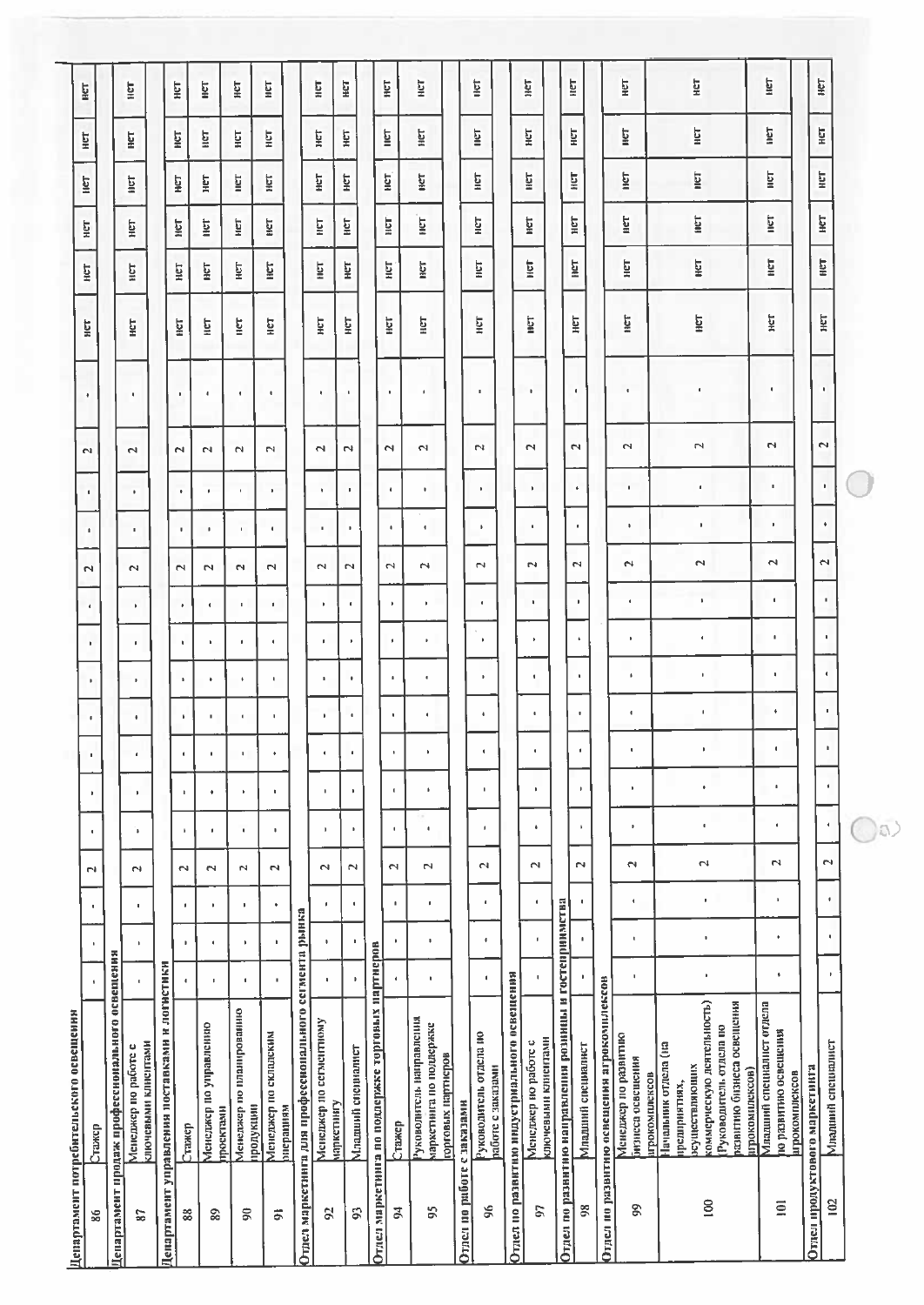Таблица 2

 $\overline{C}$ 

 $\bigcirc$ 

|               | (LəII/III)<br>личнос пененонное обеспечение                                       | ĪΩ                                                   | <b>SET</b>                         |                | E<br>ē                                      | ĬΩ                   | E                                   | lic                                   | Hет                                | Ë                                    |                             | Hст                     | E<br><b>SE</b>                                                           | HСТ                                        | <b>HCT</b>                                  |                         | Ц<br>Her                                                 | Her                                                                                |
|---------------|-----------------------------------------------------------------------------------|------------------------------------------------------|------------------------------------|----------------|---------------------------------------------|----------------------|-------------------------------------|---------------------------------------|------------------------------------|--------------------------------------|-----------------------------|-------------------------|--------------------------------------------------------------------------|--------------------------------------------|---------------------------------------------|-------------------------|----------------------------------------------------------|------------------------------------------------------------------------------------|
|               | (LəII/III)<br>Лечебно-профилактическое питание                                    | ĒЧ                                                   | lic                                |                | Her<br>iicT                                 | Hет                  | <b>Tall</b>                         | HCT                                   | HUT                                | HСТ                                  |                             | HET                     | ELCT<br>ĒЕ                                                               | E                                          | <b>SHET</b>                                 |                         | lier<br><b>SET</b>                                       | Hет                                                                                |
|               | шиптеври ubottARLPI (таунет)<br>молоко нап иругие равнопенные                     | in.                                                  | HСТ                                |                | HCT<br>HCT                                  | Her                  | <b>SE</b>                           | Hет                                   | E                                  | iπ                                   |                             | HЩ                      | Ìй<br>HСТ                                                                | Her                                        | Ĩή                                          |                         | Ë<br>ĒΕ                                                  | Ë                                                                                  |
|               | (дэнди) шиэкэdа олэнодиd<br>Сокращенная продолжненность                           | lici                                                 | нет                                |                | E<br>H¢T                                    | HCT                  | IICT                                | <b>Noll</b>                           | ECT                                | Her                                  | Hет                         |                         | Het<br>Ë                                                                 | E                                          | E                                           |                         | E<br>E                                                   | E                                                                                  |
|               | оплачиваемый отпуск (да/нет)<br>Ежегодный дополнительный                          | ш                                                    | HUT                                |                | Ш<br>lict                                   | Hет                  | iisL                                | E.                                    | Ë                                  | <b>HET</b>                           | light                       |                         | HeT<br>iici                                                              | HСТ                                        | HCT                                         | iη                      | ia<br>Ho                                                 | H¢T                                                                                |
|               | (LJII/IR)<br>Повышенный размер оплаты труда                                       | E                                                    | <b>Light</b>                       | Her            | E                                           | нет                  | E                                   | Ш                                     | <b>NH</b>                          | <b>HST</b>                           | <b>Edit</b>                 |                         | E<br>Ë                                                                   | Įан                                        | Н¢Т                                         | Ìй                      | HCT                                                      | E                                                                                  |
|               | приглении СИЗ<br>отонантизффе мотэку э адурт<br>Итоговый класс (подкласс) условий | ¢                                                    | ٠                                  |                | ٠                                           | í.                   | ×                                   | ٠                                     | ٠                                  | ï                                    | $\mathbf{I}$                | <b>g</b>                | ٠                                                                        | $\mathbf{I}$                               | ×                                           | ï                       | $\mathbf{I}$                                             | $\mathbf{I}$                                                                       |
|               | <b>BIGGL</b><br>Итоговый класс (подкласс) условий                                 | N                                                    | $\overline{\mathbf{c}}$            | $\sim$         | $\sim$                                      | $\mathbf{r}$         | $\mathbf{\mathsf{N}}$               | $\sim$                                | $\sim$                             | $\sim$                               | $\mathbf{\Omega}$           | $\mathbf{\sim}$         | $\sim$                                                                   | $\mathbf{\sim}$                            | $\mathbf{\Omega}$                           | $\sim$                  | $\sim$                                                   | $\sim$                                                                             |
|               | uboriecen<br>этоводург атэонножвенин                                              | ٠                                                    | $\blacksquare$                     |                | ×                                           | $\mathbf{r}$         | $\mathfrak{g}$                      | $\mathbf{r}$                          | ı                                  | ł.                                   | $\blacksquare$              |                         | J.                                                                       | t.                                         | t.                                          | ×                       | $\mathbf{r}$                                             | t.                                                                                 |
|               | аэээноqп отонолуqт атээжкт                                                        | $\mathbf{I}$                                         | $\mathfrak{g}$                     | $\mathbf{I}$   | $\mathbf{r}$                                | $\mathbf{I}$         | $\pmb{\mathfrak{g}}$                | $\mathbf{r}$                          | $\mathbf{I}$                       | $\blacksquare$                       | ٠                           |                         | $\blacksquare$                                                           | $\mathbf t$                                | $\pmb{\cdot}$                               | ×.                      | $\mathbf{I}$                                             | $\mathbf{t}$                                                                       |
|               | enda Readras                                                                      | N                                                    | $\mathbb{N}$                       | $\mathbb{N}$   | $\sim$                                      | $\mathbf{\tilde{c}}$ | $\mathbb{N}$                        | N                                     | $\sim$                             | $\mathbf{\sim}$                      | $\sim$                      | $\mathbf{r}$            | $\mathbf{r}$                                                             | $\mathbb{R}^4$                             | $\sim$                                      | $\mathbf{\tilde{c}}$    | $\overline{\phantom{0}}$                                 | $\overline{\mathbf{c}}$                                                            |
|               | Параметры мнироклимата                                                            | ۰                                                    | ¢                                  | $\mathbf{t}$   | J.                                          | ×,                   | ¢,                                  | $\mathbf{I}$                          | $\blacksquare$                     | ٠                                    | $\mathfrak{g}$              | f,                      | $\mathbf{t}$                                                             | $\pmb{\ast}$                               | $\mathbf{r}$                                | $\mathbf{r}$            | ŧ.                                                       | ٠                                                                                  |
|               | виноклити энциолационной                                                          | $\ddot{\phantom{a}}$                                 | $\blacksquare$                     | ¢              | $\mathbf{r}$                                | $\blacksquare$       | $\blacksquare$                      | ×,                                    | ٠                                  |                                      | $\mathbf{I}$                | $\ddot{\bullet}$        | $\blacksquare$                                                           | $\pmb{\ast}$                               | $\blacksquare$                              | $\mathbf{r}$            | t.                                                       | ×                                                                                  |
|               | винакально энционационаци                                                         | $\hat{\mathbf{r}}$                                   | $\mathfrak{g}$                     | $\mathfrak{g}$ | $\mathbf{r}$                                |                      | $\ddot{\bullet}$                    | $\mathbf{r}$                          | ŧ.                                 | $\ddot{\bullet}$                     | $\mathfrak{g}$              | $\mathfrak{g}$          | ł                                                                        | ٠                                          | $\mathbf t$                                 | $\mathbf{r}$            | ٠                                                        | ¢                                                                                  |
| условий труда | ванальной випаддна                                                                | $\pmb{\ast}$                                         | ٠                                  | $\mathfrak{q}$ | $\mathbf{I}$                                | $\mathbf{I}$         | $\mathbf{f}$                        | $\pmb{\mathfrak{g}}$                  | ٠                                  | ×                                    | $\mathfrak{g}$              | $\mathbf{F}$            | $\mathfrak{g}$                                                           | ٠                                          | ×                                           | t.                      | $\mathbf{t}$                                             | ٠                                                                                  |
|               | кетоо китефие                                                                     |                                                      |                                    |                |                                             |                      |                                     | ٠                                     | $\pmb{\ast}$                       | $\,$                                 | $\mathfrak{g}$              | ٠                       | $\,$                                                                     | k                                          | $\pmb{\epsilon}$                            | f,                      | $\blacksquare$                                           | ٠                                                                                  |
| Классы        | Ультравук воздушный                                                               | $\pmb{\ast}$                                         | $\ddot{\bullet}$                   | ٠              | $\mathbf{r}$                                | $\mathbf{I}$         | ٠                                   | $\mathbf{r}$                          | $\mathbf{r}$                       | $\mathbf{r}$                         | $\blacksquare$              | ¢                       | $\ddot{\phi}$                                                            | ٠                                          | $\blacksquare$                              | $\mathbf{I}$            | $\blacksquare$                                           | $\mathbf I$                                                                        |
|               | ллегефин                                                                          | $\mathbf{t}$                                         | $^\dagger$                         | Ċ              | $\pmb{\ast}$                                | $\pmb{\epsilon}$     | J.                                  | $\blacksquare$                        | ¥.                                 | ×                                    | $\mathfrak{g}$              | í.                      | ×                                                                        | $\mathfrak{b}$                             | $\mathfrak{g}$                              | ٠                       | ¢                                                        | $\mathbf{I}$                                                                       |
|               | к∡п                                                                               | $\sim$                                               | N                                  | ы              | $\sim$                                      | $\sim$               | $\sim$                              | $\mathbf{\hat{z}}$                    | $\mathbf{r}$                       | $\sim$                               | $\sim$                      | $\overline{\mathbf{c}}$ | 2                                                                        | $\mathbf{r}$                               | $\mathbb{R}^4$                              | $\overline{\mathbf{c}}$ | $\sim$                                                   | N                                                                                  |
|               | инатэйэд отоннэтоддиф<br>аэрозори пренидирально                                   | $\mathfrak{g}$                                       | ł                                  |                | ı.                                          | ٠                    | ×                                   | $\mathbf{t}$                          | $\mathbf{r}$                       | ŧ                                    | $\mathbf t$                 | $\mathbf{r}$            | ×                                                                        | j.                                         | $\mathbf{t}$                                | $\mathfrak{g}$          | $\bullet$                                                | $\pmb{\ast}$                                                                       |
|               | пиознитоконо                                                                      | $\mathbf t$                                          | $\mathfrak{p}$                     |                | $\pmb{\ast}$                                | ٠                    | ×                                   | $\blacksquare$                        | $\pmb{\mathfrak{h}}$               | $\mathfrak{g}$                       | $\pmb{\epsilon}$            | b.                      | $\mathbf{r}$                                                             | $\mathbf{r}$                               | $\mathbf{t}$                                | $\mathfrak{g}$          | $\hat{\mathbf{u}}$                                       | $\mathfrak{g}$                                                                     |
|               | <b>ЦНЯЗЭМИЗНХ</b>                                                                 | $\mathbf{I}$                                         | $\mathfrak{g}$                     | <b>I</b>       | $\mathbf{r}$                                | $\mathfrak{g}$       | ı.                                  | Ţ                                     | $\mathbf{r}$                       | $\hat{\mathbf{v}}$                   | $\pmb{\mathsf{r}}$          | $\ddot{\phi}$           | ٠                                                                        | $\mathfrak b$                              | $\pmb{\mathfrak{g}}$                        | $\bullet$               | $\blacksquare$                                           | $\blacksquare$                                                                     |
|               | Наименование рабочего места<br>(профессии, должности)                             | соммерческих предложений<br>Специалист по подготовке | Менеджер по кредитному<br>сонтролю | Стажер         | спочевыми клиентами<br>Менеджер по работе с | Стажер               | Менеджер по управлению<br>проектами | Менеджер по планированию<br>продукции | Менеджер по складским<br>эперациям | Испеджер по сегментному<br>аркетнигу | Иладший специалист          | Стажер                  | уководитель направления<br>наркетнига по поддержке<br>порговых нартиеров | уководитель отдела по работе с<br>наказами | спючевыми клиентами<br>Менеджер по работе с | Иладший специалист      | Менеджер по развитию бизнеса<br>освещения агрокомплексов | предприятиях, осуществляющих<br>коммерческую деятельность)<br>Іачальник отдела (на |
|               | рабочего<br>MCCTa<br>Ż                                                            | $\overline{84}$                                      | 55                                 | 86             | 28                                          | 88                   | S9                                  | 50                                    | $\overline{a}$                     | 52                                   | $\boldsymbol{\mathfrak{S}}$ | $\vec{a}$               | 56                                                                       | 96                                         | 5                                           | 98                      | $\mathbf{\hat{g}}$                                       | 100                                                                                |
|               |                                                                                   |                                                      |                                    |                |                                             |                      |                                     |                                       |                                    |                                      |                             |                         |                                                                          |                                            |                                             |                         |                                                          |                                                                                    |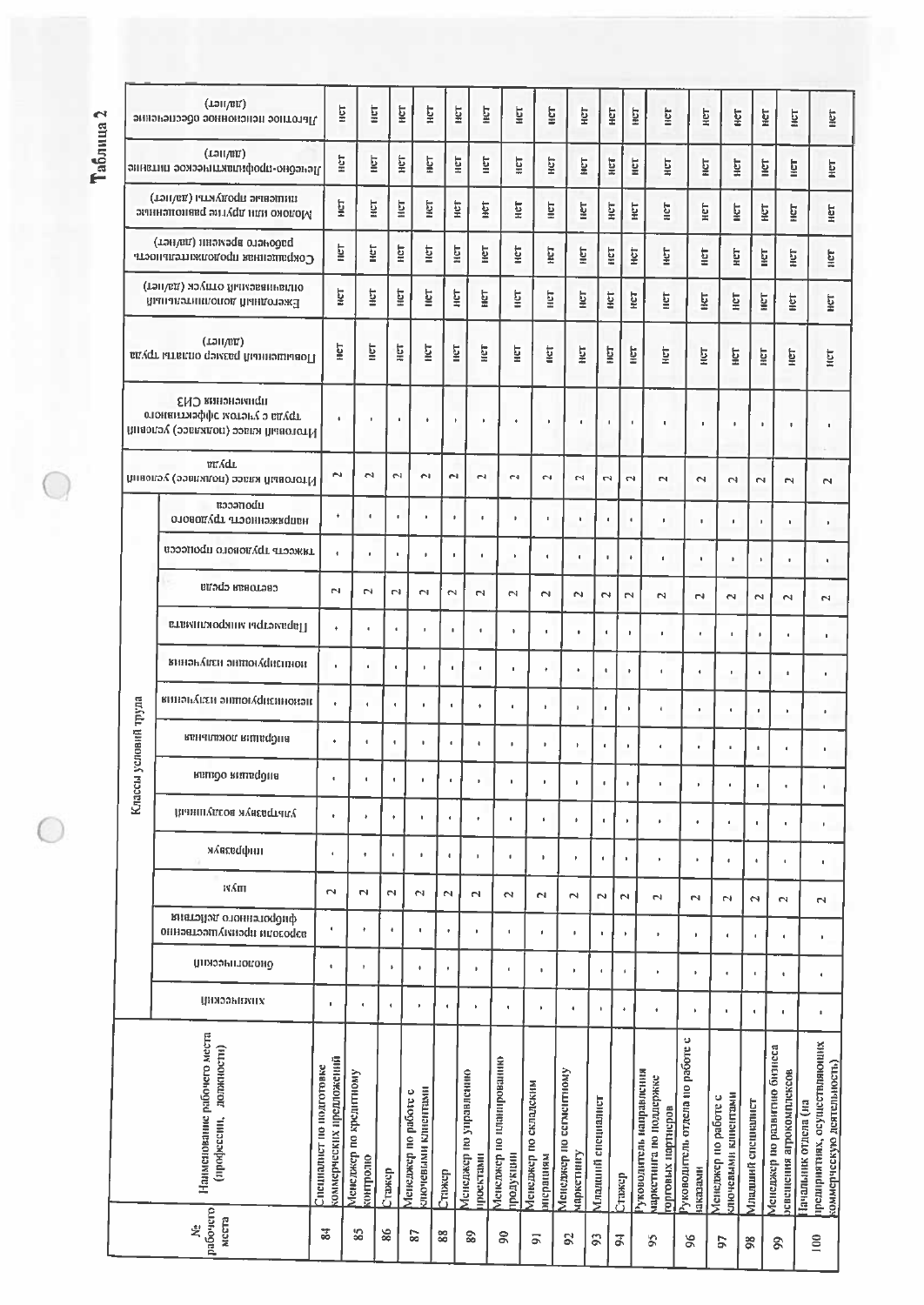|                        |                                               | HCT                          |                                     | HCT                      | <b>EQ</b>                                                                 | Ë                                                     | <b>Edit</b>                  | HCT                                                 | HET             | HСТ                  | <b>light</b>                                        |                              | 21/8/9                                                                                                  |             |                                                                |                                 |           |
|------------------------|-----------------------------------------------|------------------------------|-------------------------------------|--------------------------|---------------------------------------------------------------------------|-------------------------------------------------------|------------------------------|-----------------------------------------------------|-----------------|----------------------|-----------------------------------------------------|------------------------------|---------------------------------------------------------------------------------------------------------|-------------|----------------------------------------------------------------|---------------------------------|-----------|
|                        |                                               | HCT                          |                                     | <b>NSI</b>               | Her                                                                       | E                                                     | Hст                          | HET                                                 | HCT             | iicT                 | HCT                                                 |                              |                                                                                                         |             |                                                                |                                 |           |
|                        |                                               | Her                          |                                     | HCT                      | Ìй                                                                        | <b>ES</b>                                             | Ϊā                           | <b>Loll</b>                                         | <b>Dall</b>     | Îδ                   | Ë                                                   |                              |                                                                                                         |             |                                                                |                                 |           |
|                        |                                               | HCT                          |                                     | <b>RET</b>               | lin.                                                                      | Ë                                                     | E                            | HCT                                                 | <b>IRCL</b>     | ÌЙ                   | E                                                   |                              |                                                                                                         |             |                                                                |                                 |           |
|                        |                                               | HET                          |                                     | HСТ                      | E                                                                         | E                                                     | ļΕ                           | lici                                                | HCT             | Her                  | Ë                                                   |                              |                                                                                                         |             |                                                                |                                 |           |
|                        |                                               | HЕТ                          |                                     | HET                      | HЕТ                                                                       | HCT                                                   | Het                          | llet                                                | HCT             | HUT                  | Ē                                                   |                              |                                                                                                         |             |                                                                |                                 |           |
|                        |                                               | ¢                            |                                     | đ                        |                                                                           |                                                       | ¢                            | ł                                                   | ţ               |                      | f                                                   |                              | Майорова Инна Владимировна                                                                              | (0H0)       |                                                                |                                 |           |
|                        |                                               | 2                            |                                     | $\overline{\mathcal{L}}$ | 2                                                                         | $\mathbf{\tilde{c}}$                                  | 2                            | $\mathbf{\tilde{c}}$                                | N               | $\mathbf{\hat{z}}$   | $\mathbf{\hat{z}}$                                  |                              |                                                                                                         |             |                                                                |                                 |           |
|                        |                                               | ń                            |                                     | f,                       | ı                                                                         | f,                                                    | $\blacksquare$               | ŧ                                                   | $\mathbf{I}$    | $\blacksquare$       | ¢                                                   |                              |                                                                                                         |             |                                                                | $2100 + 25$                     | (nara)    |
|                        |                                               | ó                            |                                     | ¢                        | ŧ                                                                         | ¢                                                     | þ,                           | j.                                                  | f,              | j.                   | $\mathbf{I}$                                        |                              |                                                                                                         |             |                                                                |                                 |           |
|                        |                                               | $\mathbf{\hat{z}}$           |                                     | $\mathbf{\hat{z}}$       | $\mathbf{\mathsf{r}}$                                                     | $\mathbf{\tilde{c}}$                                  | $\mathbb{N}$                 | $\mathbf{\hat{z}}$                                  | $\mathbb{R}^3$  | $\mathbf{\tilde{c}}$ | $\mathbf{\tilde{c}}$                                |                              |                                                                                                         |             |                                                                |                                 |           |
|                        |                                               |                              |                                     | J.                       | ï                                                                         | k                                                     | ŧ.                           | $\begin{array}{c} \bullet \\ \bullet \end{array}$   | ı,              | ł,                   | ę                                                   |                              |                                                                                                         | (подпись)   |                                                                |                                 |           |
|                        |                                               | ٠                            |                                     | $\pmb{\epsilon}$         | ı                                                                         | ŧ                                                     | ŧ                            | b.                                                  | $\mathbf{I}$    | $\bar{\mathbf{r}}$   | ŧ                                                   |                              |                                                                                                         |             |                                                                |                                 |           |
|                        |                                               | ï                            |                                     | t                        | ı                                                                         | $\mathbf{r}$                                          | $\mathbf{I}$                 | ¢                                                   | $\Phi$          | ¥                    | $\begin{array}{c} \rule{0.2cm}{0.15mm} \end{array}$ |                              |                                                                                                         |             |                                                                |                                 | (0140)    |
|                        |                                               |                              |                                     | $\mathbf{I}$             | b.                                                                        | ŧ                                                     | $\mathbf{r}$                 | ł,                                                  | ı               | ¢                    | ł                                                   |                              |                                                                                                         |             |                                                                | Табакова Ирина<br>Александровна |           |
|                        |                                               | Ý                            |                                     |                          |                                                                           |                                                       |                              |                                                     |                 |                      |                                                     |                              |                                                                                                         |             |                                                                |                                 |           |
|                        |                                               |                              |                                     | ł                        | đ                                                                         | ŧ                                                     | ı,                           | J.                                                  | ı               | $\blacksquare$       | $\mathfrak{g}$                                      |                              |                                                                                                         |             |                                                                |                                 |           |
|                        |                                               | đ                            |                                     | ŧ                        | þ                                                                         | $\pmb{\mathfrak{t}}$                                  | ţ                            | ¢                                                   | b               | b.                   | ¢                                                   |                              |                                                                                                         |             |                                                                | 24                              |           |
|                        |                                               | $\mathbb{N}$                 |                                     | $\mathbf{\tilde{c}}$     | $\sim$                                                                    | N                                                     | $\mathbf{\mathsf{N}}$        | N                                                   | $\mathbf{\sim}$ | N                    | N                                                   |                              |                                                                                                         |             |                                                                |                                 | (подпись) |
|                        |                                               | ۵                            |                                     | ł                        |                                                                           | $\mathbf{I}$                                          | ı                            | $\begin{array}{c} \rule{0.2cm}{0.15mm} \end{array}$ | ı               | $\mathfrak{g}$       | b                                                   |                              |                                                                                                         |             |                                                                |                                 |           |
|                        |                                               | ŧ                            |                                     | ¢                        | ı                                                                         | ı                                                     | f                            | þ,                                                  | ı               | t,                   | ¢                                                   |                              |                                                                                                         |             |                                                                |                                 |           |
|                        |                                               | ŧ                            |                                     | $\mathfrak{g}$           | þ                                                                         | ı                                                     | ŧ                            | ¢                                                   | ı               | j.                   | ٠                                                   |                              |                                                                                                         | (должность) |                                                                |                                 |           |
| Руководитель отдела но | развитию бизнеса освещения<br>агрокомплексов) | Иладший специалист отдела но | развитию освещения<br>прокомплексов | Иладший специалист       | направления "Профессиональные<br>уководитель продуктового<br>светильники" | 1нженер по просктированию<br>зветотехнических решений | Заместитель главного инженер | Специалист по охране трула                          | давный ниженер  | Сервисный инженер    | Финансовый директор                                 | Дата составления: 11.03.2019 | Тредседатель комиссии по проведению специальной оценки условий труда<br>Директор по работе с персоналом |             | Члены комиссии по проведению специальной оценки условий труда: | Руководитель отдела качества    | [100]     |
|                        |                                               |                              | $\overline{a}$                      | 102                      | 103                                                                       | 104                                                   | 105                          | 106                                                 | 107             | 108                  | $\frac{8}{2}$                                       |                              |                                                                                                         |             |                                                                |                                 |           |

 $\frac{1}{\omega \sum}$ 

Специалист по охране труда

(должность)

(должность)

*REE* 

Исайчева Екатерина  $\frac{\text{Cepreena}}{\text{(phlo)}}$ 

Ņ

21 OL

 $\frac{1}{(n\pi i)}$ 

11.03.19  $\frac{1}{\text{(max)}}$ 

É.

Волохова Мария Александровна<br>(ФНО)

USOU

Эксперт (-ы) организации, проводившей специальную оценку условий труда:

1561

(No в ресстре экспертов)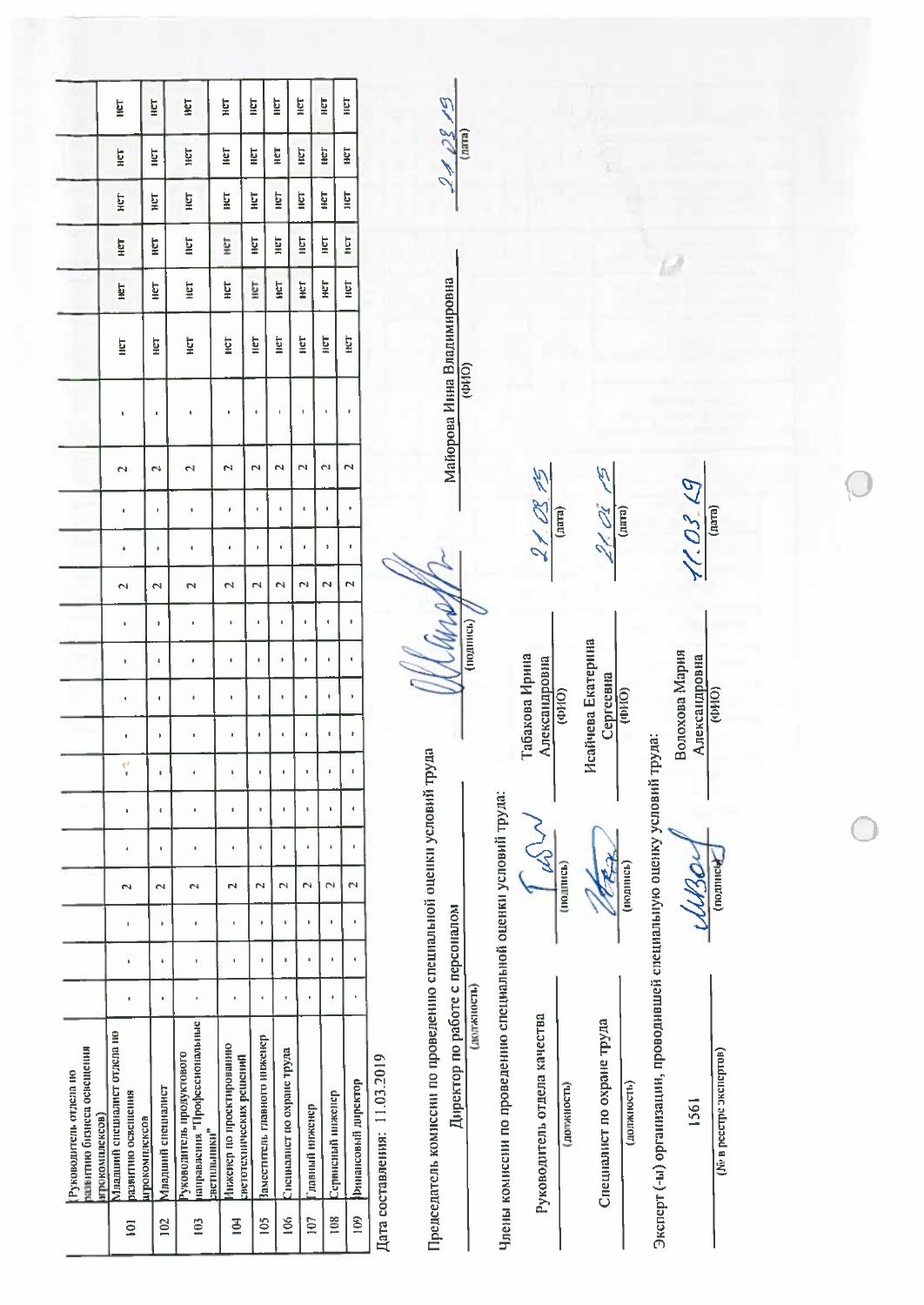|                                                                          | выполнении<br>Отметка о                                                  | $\circ$                  | (r<br>$\overline{(\text{max})}$                                                                                                      |                                                                                                                                                                                                |
|--------------------------------------------------------------------------|--------------------------------------------------------------------------|--------------------------|--------------------------------------------------------------------------------------------------------------------------------------|------------------------------------------------------------------------------------------------------------------------------------------------------------------------------------------------|
|                                                                          | привлекаемые для выполнения<br>Структурные подразделения,<br>мероприятия | S                        | $\mathcal{O}$<br>Майорова Инна Владимировна<br>$\frac{1}{2}$                                                                         |                                                                                                                                                                                                |
|                                                                          | Срок выполнения                                                          | 4                        |                                                                                                                                      | $\overline{9}$<br>11.03.<br>$\sqrt{\tan \theta}$<br>$\frac{2}{\sqrt{2}}$<br>(nn)<br>(nara)<br>U                                                                                                |
|                                                                          | мероприятия<br>Цель                                                      | $\overline{\phantom{a}}$ | (подпись)                                                                                                                            | Исайчева Екатерина<br>Волохова Мария<br>Табакова Ирина<br>Александровна<br>Александровна<br>Cepreeana<br>$\frac{1}{(0 A 0)}$<br>$\overline{(\phi t)}$<br>$\overline{(QHAO)}$                   |
| Раздел VI. Перечень рекомендуемых мероприятий по улучшению условий труда | Нанменование мероприятия                                                 | $\mathbf{C}$             | Председатель комиссии по проведению специальной оценки условий труда<br>Директор по работе с персоналом<br>(должность)<br>11.03.2019 | Эксперт (-ы) организации, проводившей специальную оценку условий труда<br>Члены комиссии по проведению специальной оценки условий труда:<br>(1021111Cb)<br>$($ подпись $)$<br>$(110$ $RINIC1)$ |
|                                                                          | подразделения,<br>рабочего места<br>Наименование<br>структурного         | $\overline{\phantom{0}}$ | Дата составления:                                                                                                                    | Руководитель отдела качества<br>Специалист по охране труда<br>(No в ресстре экспертов)<br>(должность)<br>(должность)<br>1561                                                                   |